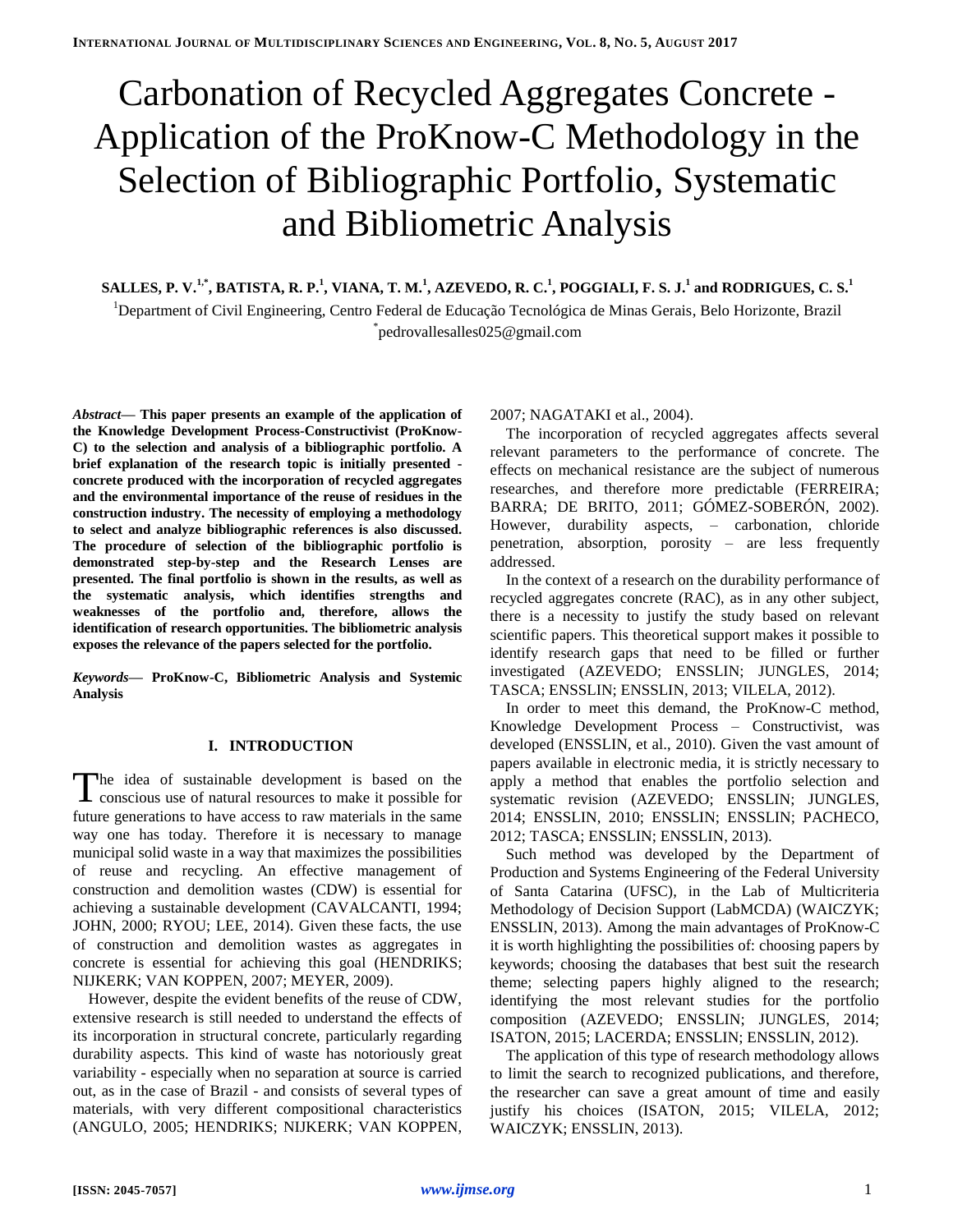The main objective of this paper is to present the results obtained by the application of ProKnow-C to the selection of a bibliographic portfolio and to the bibliometric and systematic analysis of it. In order to achieve this goal, the main topics of the research methodology adopted, as well as its partial and final results will be presented.

By demonstrating the use of the ProKnow-C method, this work contributes to researchers from several areas that demand the selection of a bibliographic portfolio and the performance of a bibliometric analysis. It is also possible that researchers in the field of CDW use in structural concrete could use the results of the systemic analysis presented here in order to explore new research possibilities.

## **II. PROCEDURES FOR THE SELECTION OF PAPERS**

#### *A. Research Framework*

The work described in this paper can be classified as an Exploratory Survey. This kind of investigation aims to broaden, elucidate and change concepts and ideas in order to formulate more precise problems or searchable hypotheses for future researches (GIL, 2002).

According to Gil (2002), keeping the focus on the technical procedures adopted, this work can be classified as a Bibliographic Research. This type of research usually integrates a larger and more complete work. The bibliographic research expands the horizon of knowledge of the researcher, grounding the necessary knowledge bases.

In the case presented here, the instrument used to carry out the work is the ProKnow-C methodology.

#### *B. Definition of Keywords and Databases to be Searched*

The definition of the keywords occurred in two phases. Firstly, with the definition of the research topic, some initial papers, focused on the theme, were identified. The keywords in those papers were considered as possible research terms.

Subsequently, by meetings with experts and research groups, the search terms to be used were definitively determined. These keywords are shown in Table I. Two combinations of keywords to be searched can be obtained by crossing the columns.

TABLE I

The temporal filter adopted corresponds to fifteen years, that is, there were considered papers published since 2001. Furthermore, only peer-reviewed journals were considered.

The search "Recycled aggregate and Carbonation" resulted in the total of 745 papers and the search for "Recycled concrete and Carbonation" resulted in 721 papers. Therefore, the raw portfolio consists of 1466 papers.

# *C. Filtering of Papers and Final Validation. Assembling Bibliographic Portfolio*

The papers in the raw portfolio were imported to EndNote Basic Software, used for the references management (REUTERS, 2009). In the first step of the selection process using the software, it was possible to identify duplicate papers (which met both sets of keywords). Thereby, 537 duplicates were excluded, resulting in 929 remaining papers. The journals were organized in alphabetical order for a new search for duplicates by authors, since small spelling differences do not allow the correct identification of duplicate items by the software. In this stage, 166 duplicates were excluded, resulting in 763 papers lasting.

In the second selection stage, it was evaluated the alignment of the title of the papers to the proposed research theme. It was possible to identify 354 papers with titles fully aligned to the research objectives.

The third stage of selection consists of the evaluation of the scientific recognition of the papers. In order to measure that, the number of citations of each paper was considered, totaling 2806 citations. A representativeness of 85% was adopted, reaching then a sum of up to 2385 accumulated citations. The division of this number of citations by the total of papers results in six citations per paper. Thus, there were selected papers with more than six citations. This procedure resulted in the selection of 83 papers. Finally, in the final selection stage, reading and analysis of the selected papers abstracts resulted in a portfolio comprising 9 papers. Then, there was performed a review in the raw portfolio for recent sources, authored by researchers already selected in the final portfolio, that did not result in the selection of new papers.

#### **III. RESULTS**

#### *A. Final Bibliographic Portfolio*

The papers presented in Table II were selected for the final bibliographic portfolio:

| <b>KEYWORDS USED IN THE SURVEY</b>      |              |  |  |  |  |  |
|-----------------------------------------|--------------|--|--|--|--|--|
| Keywords (1)                            | Keywords (2) |  |  |  |  |  |
| Recycled concrete<br>Recycled aggregate | Carbonation  |  |  |  |  |  |

The following filters were used in the Capes periodicals portal to select the database to be used in the research: Knowledge Field: Engineering, Subcategory: Civil Engineering. Eighteen databases were found, of which eight provided complete and available papers. ScienceDirect database was chosen because the specialists involved in the work consider it as one of the most adequate to the research theme.

| <b>TABLE II</b><br>BIBLIOGRAPHIC PORTFOLIO |                                                                                                                       |  |  |  |  |  |
|--------------------------------------------|-----------------------------------------------------------------------------------------------------------------------|--|--|--|--|--|
| No.                                        | Papers selected for the bibliographic portfolio                                                                       |  |  |  |  |  |
|                                            | LEVY, S. M.; HELENE, P. Durability of recycled aggregates                                                             |  |  |  |  |  |
|                                            | concrete: A safe way to sustainable development. Cement and                                                           |  |  |  |  |  |
| 2                                          | Concrete Research, v. 34, n. 11, p. 1975-1980, 2004.<br>EGUCHI, K. et al. Application of recycled coarse aggregate by |  |  |  |  |  |
|                                            | mixture to concrete construction. Construction and Building                                                           |  |  |  |  |  |
|                                            | Materials, v. 21, n. 7, p. 1542–1551, 2007.                                                                           |  |  |  |  |  |
| 3                                          | ABBAS, A. et al. Durability of recycled aggregate concrete                                                            |  |  |  |  |  |
|                                            | designed with equivalent mortar volume method. Cement and                                                             |  |  |  |  |  |
|                                            | Concrete Composites, v. 31, n. 8, p. 555–563, 2009.                                                                   |  |  |  |  |  |

4 LIMBACHIYA, M. C. Coarse recycled aggregates for use in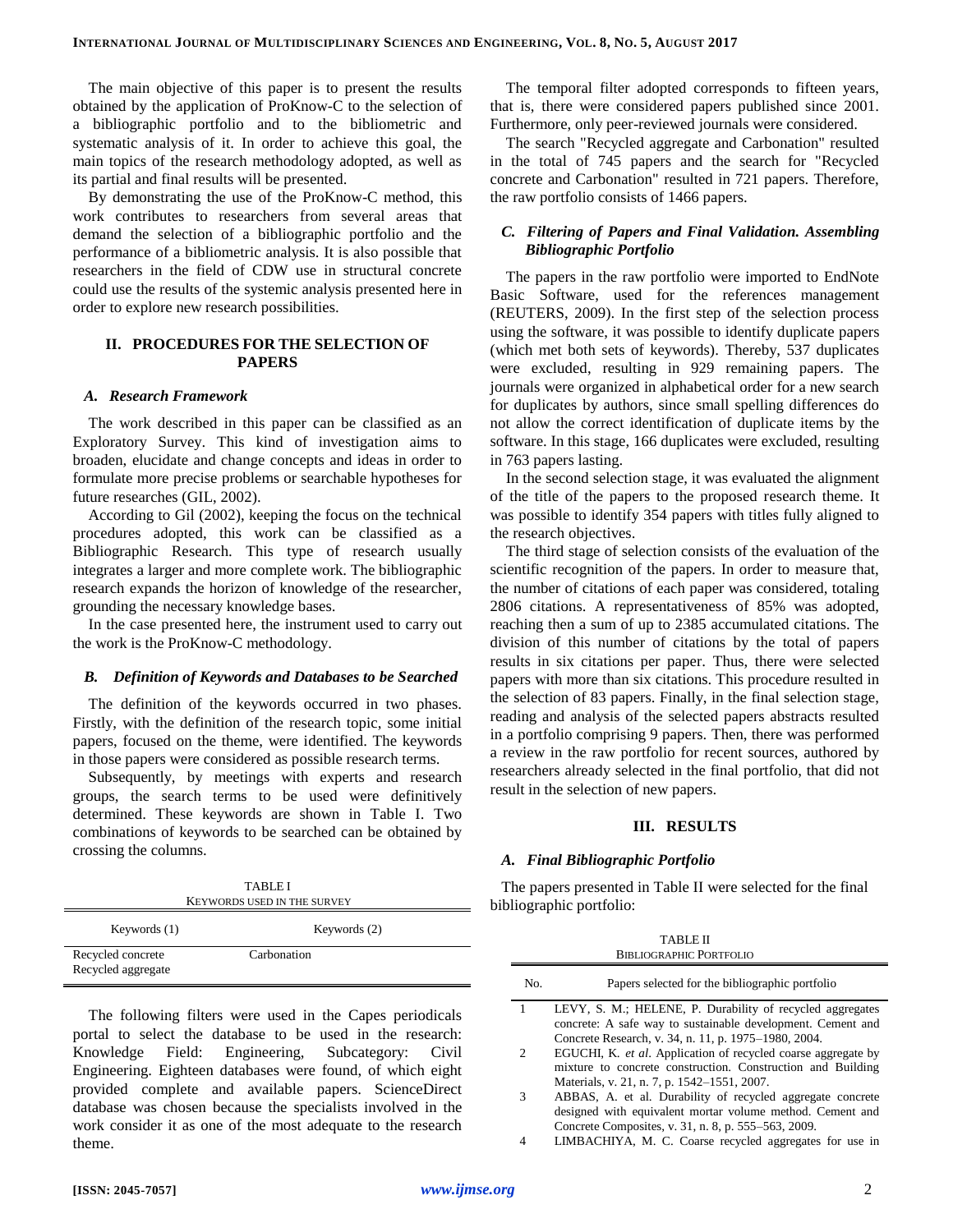new concrete. Proceedings of the Institution of Civil Engineers - Engineering Sustainability, v. 157, n. 2, p. 99–106, 2004.

- 5 RYOU, J. S.; LEE, Y. S. Characterization of Recycled Coarse Aggregate (RCA) via a Surface Coating Method. International Journal of Concrete Structures and Materials, v. 8, n. 2, p. 165– 172, 2014.
- 6 ANGULO, S. C. et al. On the classification of mixed construction and demolition waste aggregate by porosity and its impact on the mechanical performance of concrete. Materials and Structures, v. 43, p. 519–528, 2009.
- 7 ZHU, Y. G. et al. Influence of silane-based water repellent on the durability properties of recycled aggregate concrete. Cement and Concrete Composites, v. 35, n. 1, p. 32–38, 2013.
- 8 GOMES, M.; BRITO, J.; BRAVO, M. Structural concrete with incorporation of coarse recycled concrete and ceramic aggregates: durability performance. Materials and Structures, v. 42, n. 5, p. 663–675, 2009.
- 9 EVANGELISTA, L.; DE BRITO, J. Durability performance of concrete made with fine recycled concrete aggregates. Cement and Concrete Composites, v. 32, n. 1, p. 9–14, 2010.

## *B. Bibliometric Analysis*

After the selection of the papers, the relevance and scientific recognition of the journals in which they were published were evaluated. In order to do so, the journals were surveyed in CAPES Qualis system and a comparison was made regarding the number of times each selected paper was cited.

The classification of journals in CAPES Qualis system is done in an alphanumeric way, with "A1" being the highest ranking and "C" the lowest ranking. The classification considered here refers to the area "Engineering 1". The term "Not applicable (NA)" was used for those unclassified journals. Fig. 1 indicates the ranking of journals that make up the portfolio.



Fig. 1. Classification of the journals according to CAPES Qualis system

It can be noticed that the majority of the periodicals fits the maximum rate in CAPES evaluation system, and this fact is a sign of the quality of the portfolio. Only two journals do not fit the adopted classification system.

Fig. 2 indicates the number of citations for each of the papers constituting the portfolio. It can be noticed that most of the papers reached values near or greater than 50 citations, thus the scientific relevance of the portfolio is demonstrated.



Fig. 1. Number of citations of each paper on Google Scholar

### *C. Definition of Research Lenses and Systematic Analysis*

The research lenses can be defined as key points to be analyzed in each one of the papers in the final portfolio. Through these lenses it is possible to evaluate the strengths and weaknesses of each work, thus emphasizing research opportunities.

The research lenses employed addressed five key points. These were analyzed in each one of the papers that compose the final portfolio. The lenses adopted are presented and briefly explained below:

Does the research address durability related aspects of recycled concretes? According to Gómez-Soberón (2002), the study of long-term effects of the addition of CDW to the concrete is of substantial relevance, since these properties are highly influenced by the materials used.

- 1. Is it employed any CDW treatment method? In order to evaluate the effects of the addition of CDW to the concrete, it is essential to know if the residue has undergone some type of treatment in order to increase its quality, since treatment methods alter the characteristics of the CDW.
- 2. Was the CDW obtained in the field or from a recycling plant? Laboratory produced CDW have different characteristics from those obtained in the field (HENDRIKS; NIJKERK; VAN KOPPEN, 2007).
- 3. Is any CDW segregation method used? According to Angulo (2005), residues in Brazil, in most cases, consist of a mix, mainly of natural and ceramic aggregates. As they have very different characteristics, the separation of these fractions has a direct influence on the quality of the final concrete.
- 4. Were the specimens molded using red and gray residues? This lens is directly connected to the previous one, since the typical segregation of the residues leads to the division between ceramic (red) and cementitious (gray) CDW. In the case of non-segregation, the use of mixed waste also influences the final quality of concrete.

The Table III was formulated after reading the selected papers and presents the result of the systemic analysis of the bibliographic portfolio. The results indicate the responses to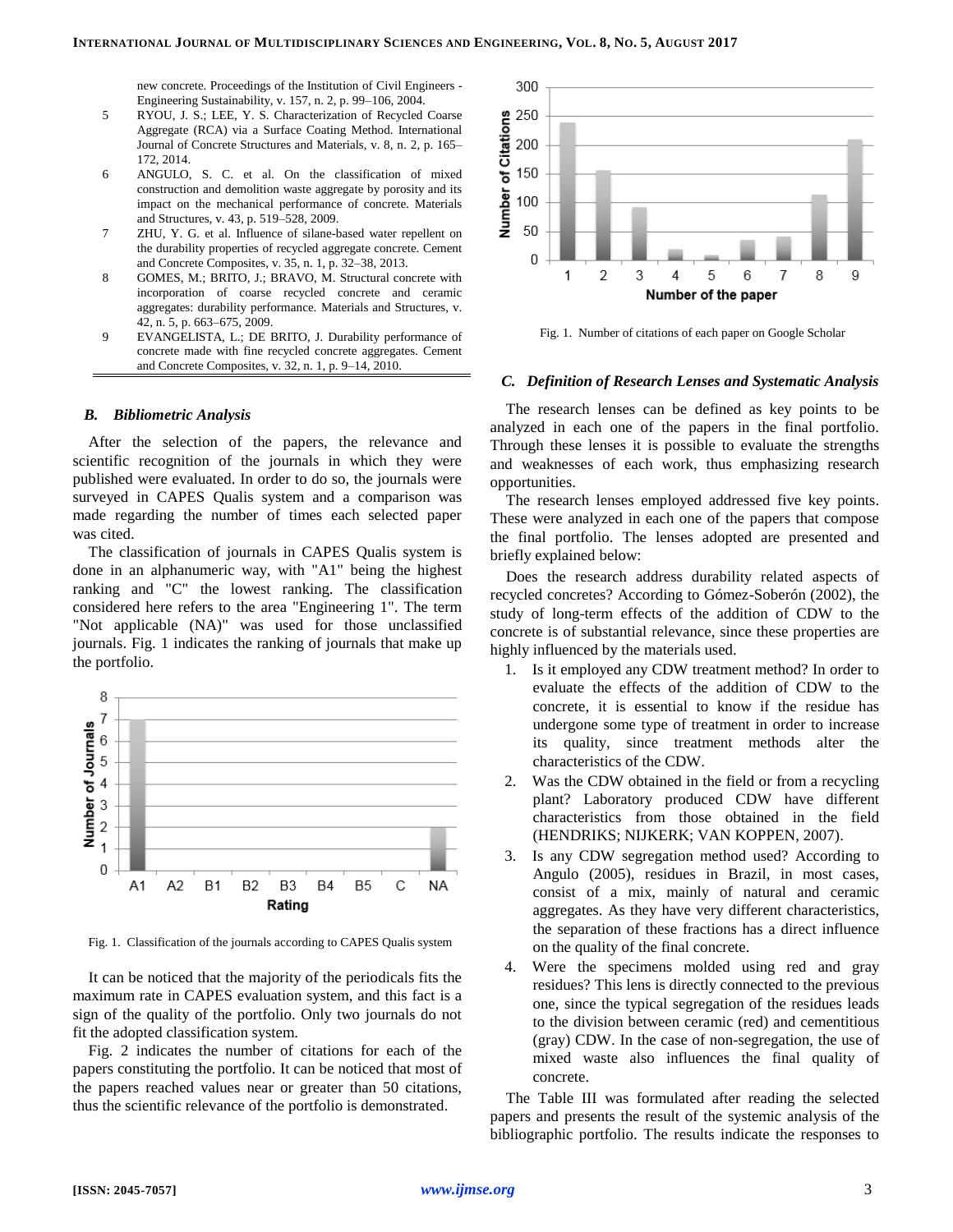each of the presented lenses. Based on these answers it is possible to identify some research possibilities.

TABLE III

| SYSTEMATIC ANALYSIS OF THE BIBLIOGRAPHIC PORTFOLIO |                        |                |     |     |     |  |  |  |
|----------------------------------------------------|------------------------|----------------|-----|-----|-----|--|--|--|
| Articles                                           | <b>Research Lenses</b> |                |     |     |     |  |  |  |
|                                                    | $\mathbf{1}$           | $\overline{2}$ | 3   | 4   | 5   |  |  |  |
| -1                                                 | Yes                    | No             | No  | No  | Yes |  |  |  |
| $\overline{c}$                                     | Yes                    | No             | No  | No  | No  |  |  |  |
| $\mathfrak{Z}$                                     | Yes                    | No             | Yes | No  | No  |  |  |  |
| $\overline{4}$                                     | Yes                    | No             | Yes | No  | Yes |  |  |  |
| 5                                                  | Yes                    | Yes            | No  | No  | No  |  |  |  |
| 6                                                  | No                     | No             | Yes | Yes | Yes |  |  |  |
| 7                                                  | Yes                    | Yes            | Yes | No  | Yes |  |  |  |
| 8                                                  | Yes                    | No             | No  | No  | Yes |  |  |  |
| 9                                                  | Yes                    | No             | No  | No  | No  |  |  |  |

The results of Lens 1 analysis were expected. The keywords used for building the bibliographic portfolio presupposed the approach of aspects related to the durability of recycled concretes.

Paper 1 indicates a reduction of durability-related aspects in concrete with the substitution of the natural aggregate by CDW, and this reduction is proportional to the substitution content (LEVY; HELENE, 2004).

Paper 2 shows that durability characteristics did not demonstrate significant variations compared to the concrete with natural aggregate, except for some specimens in which the CDW used was obtained from demolition blocks (EGUCHI et al., 2007).

Paper 3 demonstrates that durability related aspects were also negatively affected by the addition of CDW. Moreover, the dosage method used in the paper (Equivalent Mortar Volume Method) also contributed to the worsening of the concrete's performance in this matter, since the amount of cement in the trace is lower than in the conventional dosage (ABBAS et al., 2009).

Paper 4 states that with adjustments in a defined and previously tested trace, it is possible to achieve satisfactory durability results. Results demonstrate that carbonation, abrasion, and ice-thaw cycles resistances are very similar in traces with and without CDW (LIMBACHIYA, 2004).

Paper 5 indicates that it is possible to perform a CDW treatment in order to improve its characteristics. In the case of durability, the performance of the treated CDW was intermediate. In other words, the durability performance of the treated CDW was between the untreated one and the natural aggregates (RYOU; LEE, 2014). Paper 6 does not perform a durability study.

Paper 7 reports that the durability aspects evaluated were influenced by the silane treatment presented. The treated CDW performed better than the untreated ones (ZHU et al., 2013).

The results reported in Paper 8 show that the durability performance of concrete made from recycled aggregates is worse than those made with natural aggregates. However, this difference is small, with a maximum of 20% (GOMES; BRITO; BRAVO, 2009).

Paper 9 indicates that the durability of the concrete is inversely proportional to the content of recycled aggregates in the mixture. Both the carbonation resistance and the resistance to the penetration of chloride ions decreased with the addition of CDW (EVANGELISTA; DE BRITO, 2010).

Research Lens 2 led to the identification of a possible research niche to be developed. Only Papers 5 and 7 present CDW treatments performed in order to improve their characteristics. Paper 5 presents a treatment by means of polycarboxylate, whereas Paper 7 presents results of a treatment that employs silane (RYOU; LEE, 2014; ZHU et al., 2013).

Both treatments increase the mechanical and durability performance of recycled concretes compared to concretes fabricated with untreated CDW. (RYOU; LEE, 2014; ZHU et al., 2013)

Research Lens 3 presents more diverse results. It concerns the origin of the CDW. Through the selected papers, it is not possible to draw conclusions about the influence of the CDW origin on the characteristics of the final recycled concrete, and this theme can be seen as a research opportunity.

Research Lens 4 identifies another research possibility. Only Paper 6 presented a method for CDW segregation. This type of approach is very important in the Brazilian context, since the national recycled aggregate usually has several materials with different characteristics in its constitution (ANGULO et al., 2009; JOHN, 2000).

The results of Research Lenses 4 and 5 are strongly connected. Since it is preferred not to work with ceramic (red) materials, the materials segregation is not needed.

After the systematic analysis it is possible to identify some potential research opportunities:

- Effects of the addition of segregated CDW on the durability parameters of recycled concretes;
- Effects of the CDW origin on the final characteristics of recycled structural concretes;
- Differences between the various segregated CDW classes and how those differences affect the final characteristics of recycled concretes;
- Use of segregated and treated CDW in recycled concretes;
- Comparative study between the characteristics of residues obtained in the field/plant and those produced in the laboratory, both after treatment.

# **IV. CONCLUSION**

The research methodology applied in this study (ProKnow-C) reached the aim of selecting and analyzing a consistent bibliographic portfolio. It was possible to proceed both a systematic and bibliometric analysis.

Through the systematic analysis it was possible to identify